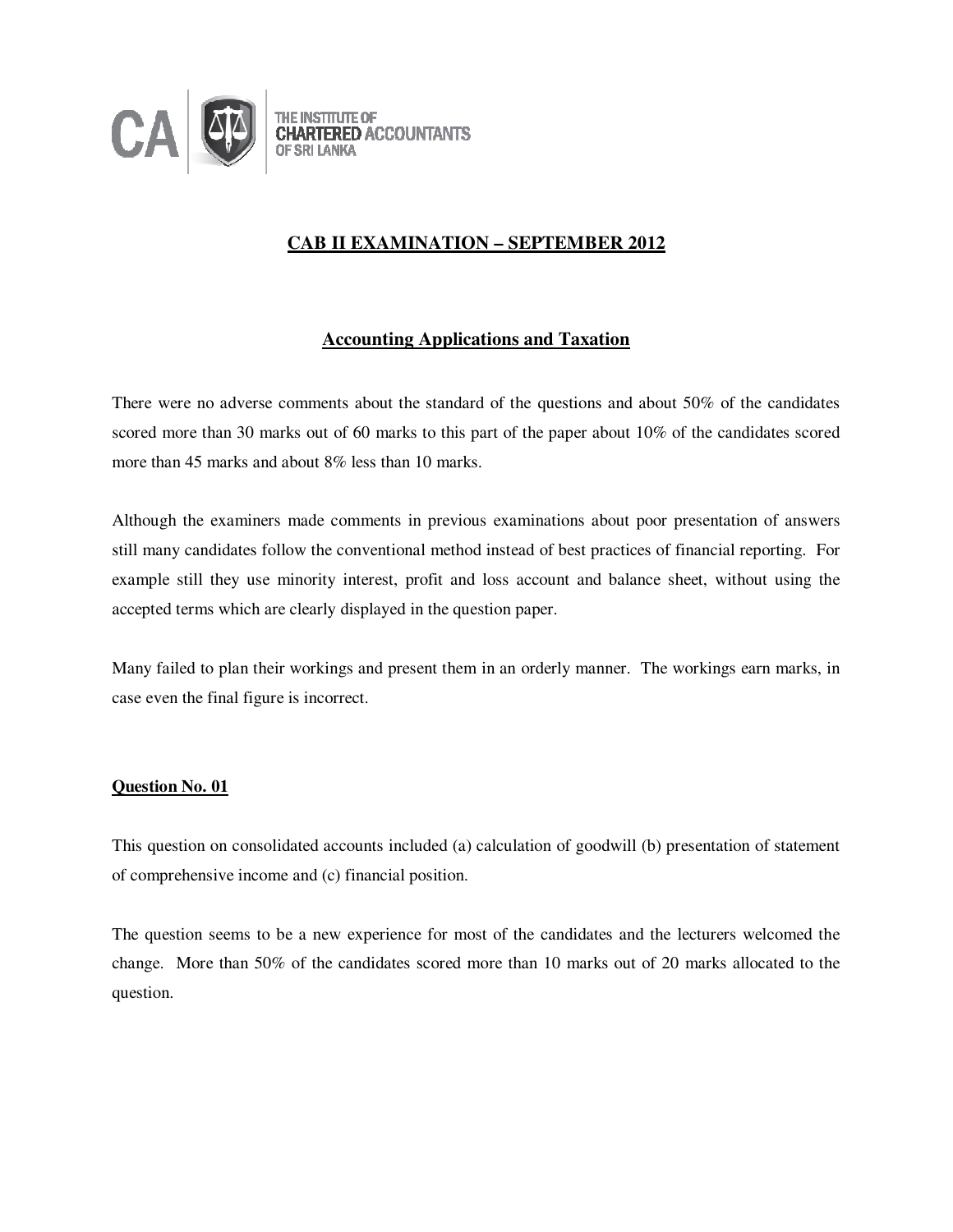(a) Calculation of goodwill – about  $35\%$  of the candidates scored full three marks and about  $25\%$ obtained zero.

Many candidates still try to calculate the goodwill with a cost of control account. This time none of them was able to get the correct goodwill figure (2,800) by using that method. It has been informed many times not to present cost of control account in calculation of goodwill.

The candidates who failed to score full marks were not aware of using the 'market value of noncontrolling interest' (2,500) in calculating the goodwill.

- (b) Consolidated statement of Comprehensive Income.
	- (i) Most of the candidates failed to get the gross profit figure correctly as they failed to make the necessary adjustments for sales revenue and cost of sales. Sales returns, intercompany sales and the realized profit are normal adjustments and the candidates should be very familiar to do these adjustments at the examination. But this was not reflected in many answers.
	- (ii) In calculating the correct figure of other income (800) majority failed to make the adjustments for motor vehicle disposal profit (120), Intercompany interest (60) and dividend (900).
	- (iii) Many failed to calculate the over depreciation of motor vehicles (15) and additional depreciation on building (10) correctly.
	- (iv) Only about 20% of the candidates obtained full marks for calculating profit attributable to equity holders of the parent among and non-controlling interest. The candidates who presented correct workings were given full marks without considering the final correct figure. Special attention should be drawn to this matter.
- (c) Consolidated financial position
	- (i) Only about 10% of the candidates obtained the correct figure of property, plant and equipment (15,835). There were four adjustments involved in this figure and full marks were given to the candidates who showed workings clearly.
	- (ii) In calculating the inventories many failed to adjust cost of sales returns (320) and unrealized profit (25) correctly.
	- (iii) There are three components in consolidated revenue i.e. bank statement balance  $(12,500)$ , current year group profit  $(5,266)$  and dividend  $(3,000)$ .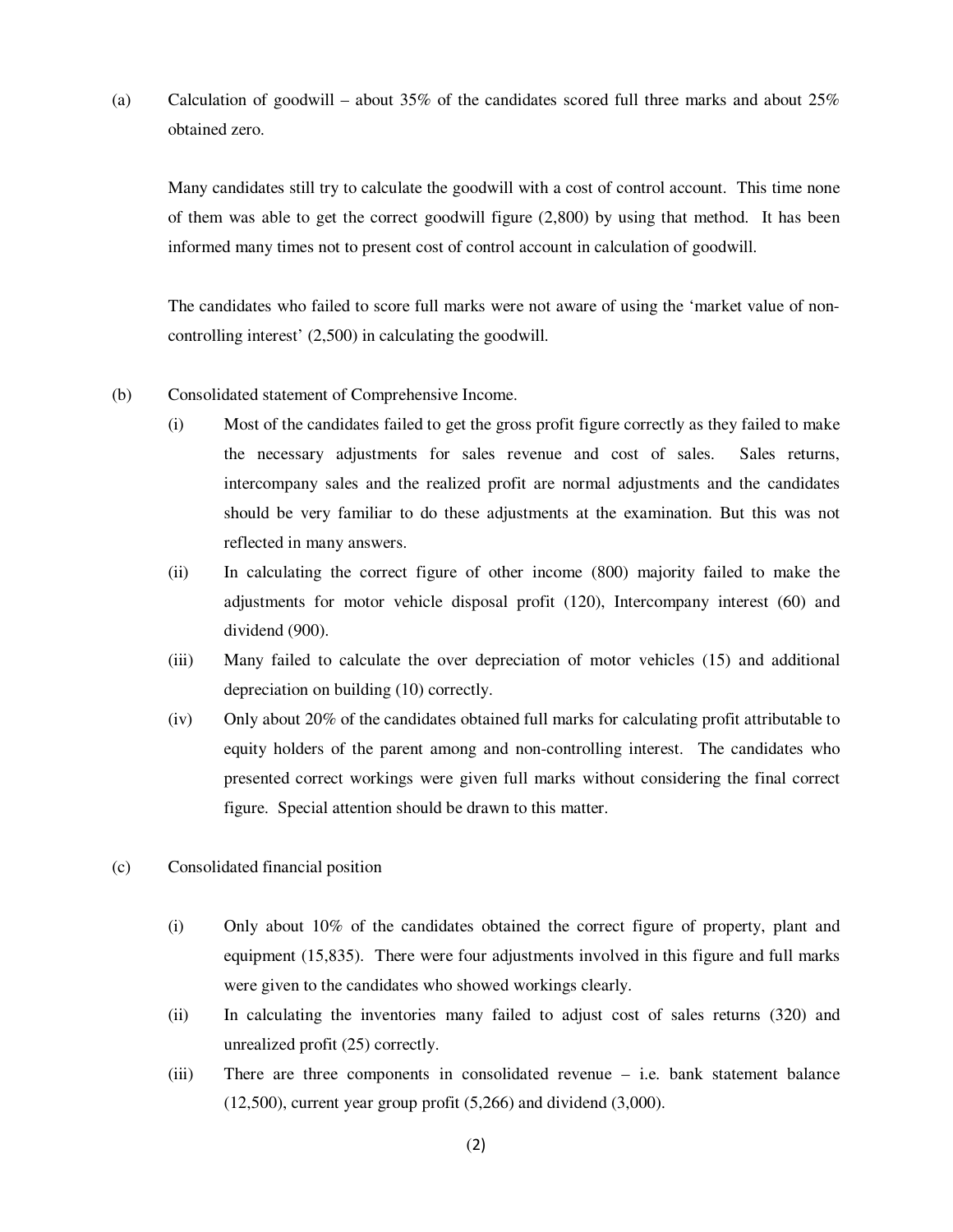This question on accounts for publication purpose was well understood by almost all candidates. But many failed to present correct calculations for some adjustments.

The performance of the candidates were over 20 marks  $5\%$ ,  $10 - 19$  marks,  $45\%$ ,  $5$  to 9 marks  $45\%$  and less than 5 marks 5%.

About 10% of the candidates presented the answers as "Income Statement for the year ended and Balance Sheet as at ….", which is incorrect.

- (a) Statement of Comprehensive Income
	- (i) The profit on disposal of buildings (55) was incorrectly worked out due to incorrect calculation of depreciation for the two periods. As a result many failed to get the correct figure of other income.
	- (ii) Many failed to calculate the depreciation of plant and machinery (300), depreciation of computer equipment (476) correctly and make necessary adjustments for disposal value of motor vehicle.
	- (iii) Revaluation reserve (2168) was not correctly stated as many failed to show the year's surplus (2891) and the transfer to retained earnings on disposal (723).
	- (iv) Only about 40% of the candidates were aware that the lease liability includes non-current and current portions (169) and lost valuable marks.
	- (v) Many failed to show income tax payable (1480) as a current liability.
- (c) Statement showing the movement in property, plant and equipment
	- i. In respect of building, the transfer of accumulated depreciation (891) and disposal (2925) were not properly shown in the statement.
	- ii. Freehold plant and machinery and household plant and machinery was not shown separately.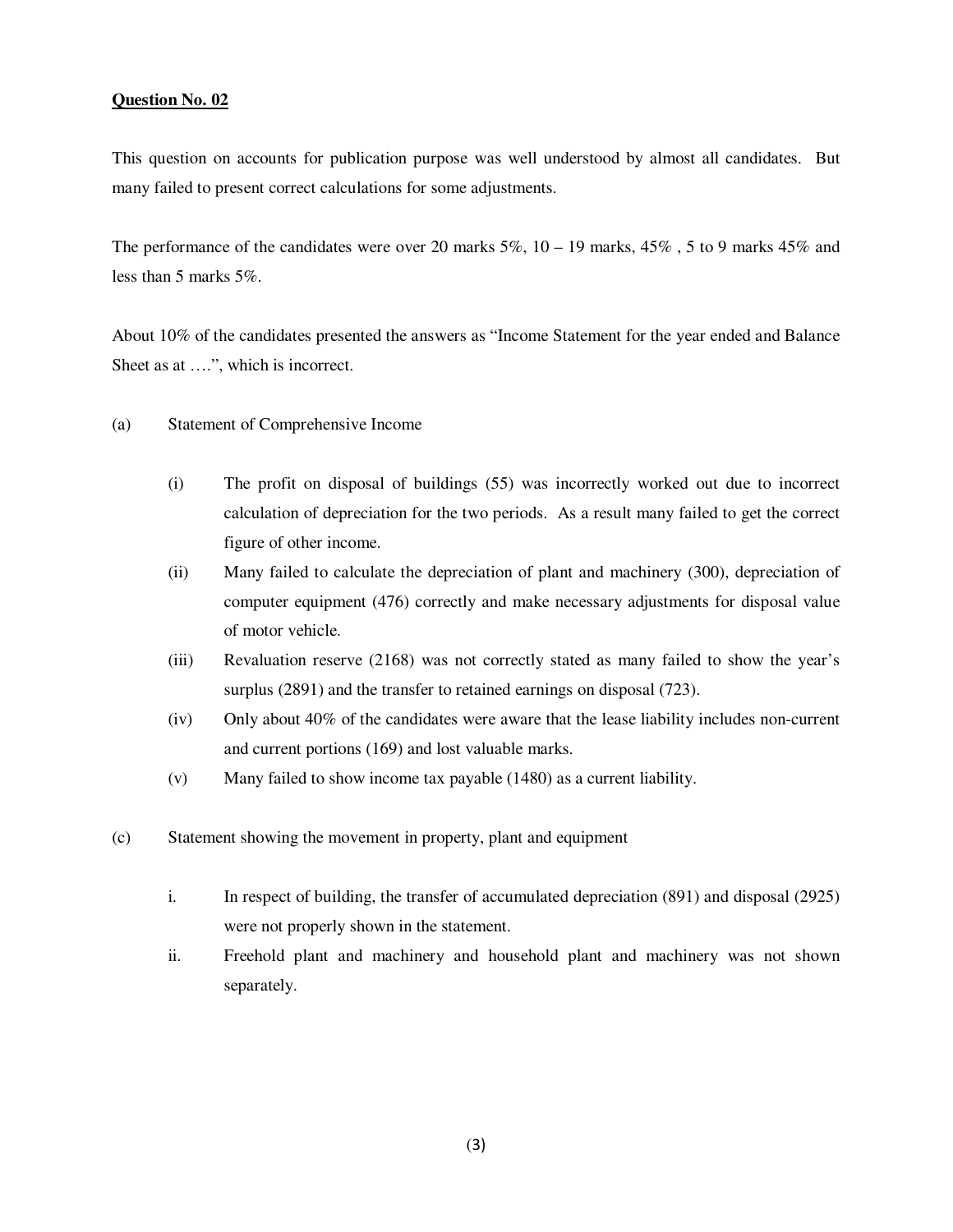iii. The brought forward balance of computer equipment (1,050) and additions during the year (1,140) was not shown

As a result of the above erroneous presentations about 80% of the candidates failed to score full four marks allocated to this part of the question.

## **Question No. 03**

(a) Only about 5% of the candidates were able to identify four measurement bases of assets (i.e historical cost, current cost, realizable value and present value) and score full marks for the question.

Few others accidently stated all or two measurement bases accidently and obtained one or two marks out of four marks.

More than 50% obtained zero as they have not read the framework for the preparation and presentation of financial statements.

- (b) Showing the given transactions in the cash flow statement was well answered by most of the candidates and about 50% obtained full six marks or five marks for this part of the question.
- (c) Stating the reasons whether the given expenses be capitalized or not in accordance with LKAS 16, was well answered by many candidates. About 20% scored full five marks. The deficiencies observed were:
	- (i) Reasons for capitalization were not stated.
	- (ii) Although the fee paid to agent (25) and engineer's salary (45) were directly relating to purchase and installation of the plant was not shown as capital expenses.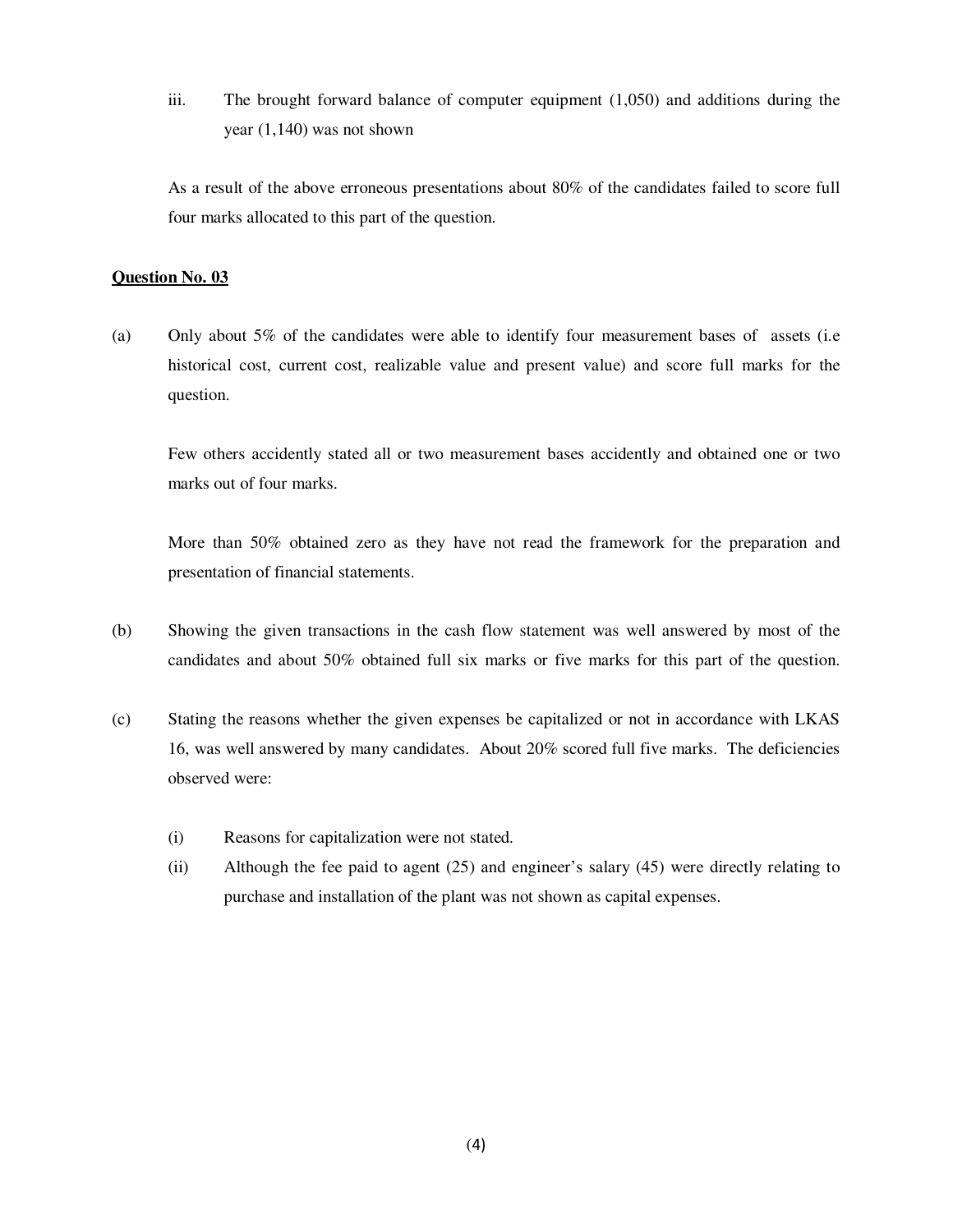## **Taxation Part**

## **General Comments**

- 1. The questions were within the syllabus and could have been answered within the allocated time by an average candidate. Generally, constructive answers were seen. Considerable no of candidates were fairly displayed their understanding of questions other than part (b) of question 07.
- 2. The under mentioned shortcomings are noteworthy.
	- (a) Illegible handwriting Several examiners commented that it was almost impossible to read the handwriting of some of the candidates.
	- (b) Improper reading of the question.

e.g. (i) In question no. 04, the house given on rent to a friend for a sum of Rs. 60,000/- is clearly evident from the question. However, a considerable number of candidates have incorrectly considered Rs. 60,000/- is applicable for one month's rent. Consequently occupier's income thereon was not identified. For this adjustment good quality answers were not seen except few candidates.

e.g. (ii) In question no. 04, some candidates merely mentioned the Net Annual Value (NAV) of houses without giving the workings how it was arrived at. It is noted that this kind of errors were repeatedly done by candidates.

e.g. (iii) some candidates have entered the final answer in the main answer script without submitting the relevant detailed workings or references. Thereby cause difficulties to marking examiners in identifying the corresponding workings for given answers, especially where similar adjustments are to be done.

3. Knowledge of recent Amendments applicable to Y/A 2011/12 Knowledge on new tax slabs, SME tax concession, changes to sec.25, Sec.26 and sec.34 deductions have not correctly displayed by many.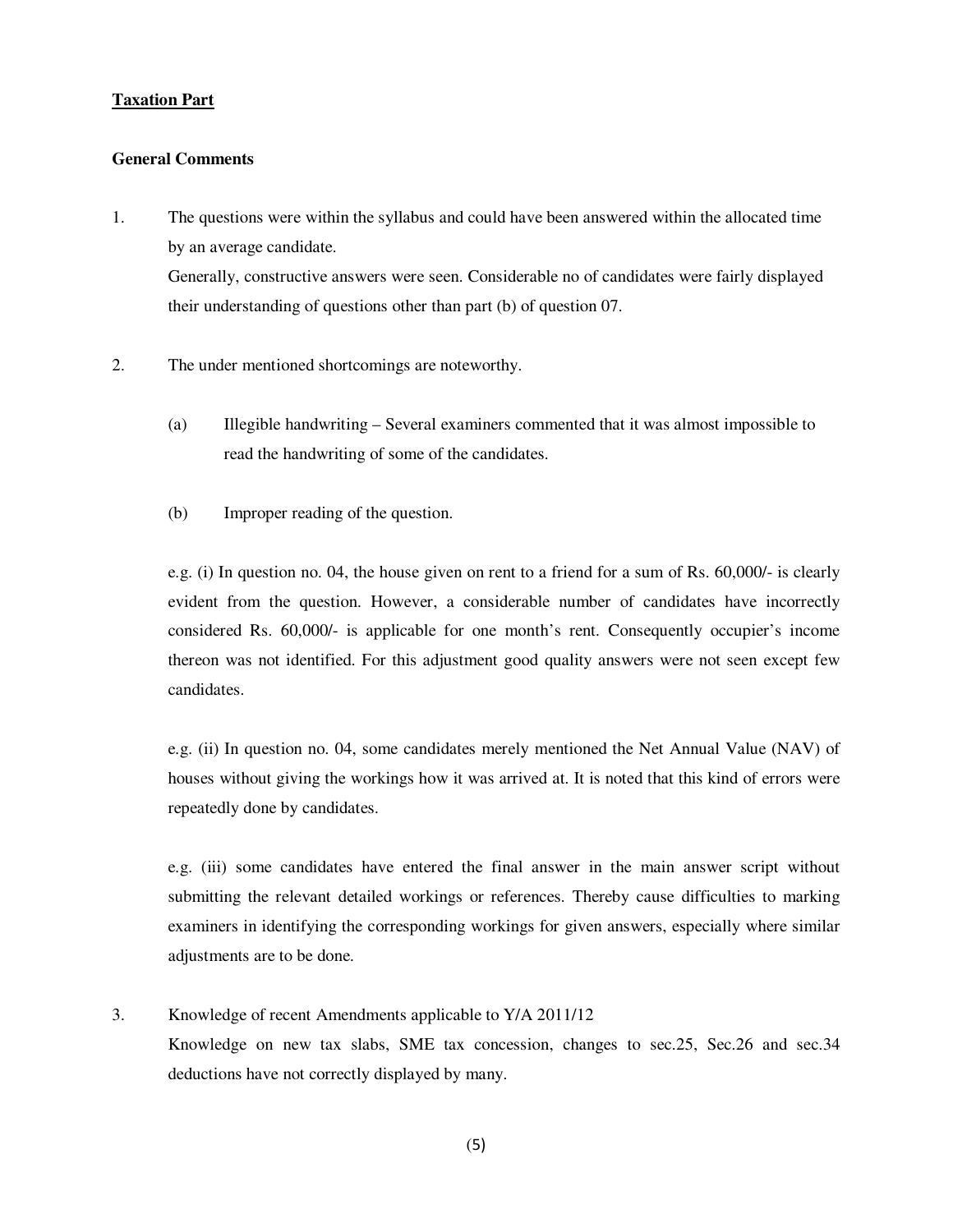Though some candidates have correctly mentioned the provisions of the act,adjusted incorrectly in the computation. This indicates the lack of practical experience or the lack of knowledge on their impact to the computation.

e.g. (i) in question no. 04, most of the candidates failed to identify that Rs. 100,000/- tax free allowance is applicable on employment Income.Candidates should realize that it should not be added to general tax free allowance of Rs. 500,000/-

e.g. (ii) in question no. 04, a very few candidates have identified 10% rate applicable for business as it falls in to the category of SME.

e.g. (ii) in question no. 04, many have not identified that EPF Contribution is not a qualifying payment and 25% disallowance on Advertisement expenditure as per the amendments.

### **Question No. 04**

The question tested the computation of the income tax liability of a resident individual having different sources of income.

Majority of candidates have correctly understood the question and have fairly answered the question in the expected format. (This time very few have applied the alternative approach of "Total receipts" / "gross receipts").

**Subject knowledge** of the candidates was at a satisfactory level other than the areas such as "Income from property", "qualifying payments". Further, accurate knowledge on recent amendments applicable to the tested Y/A (2011/12) not displayed by many.

### **Short-comings/weaknesses of candidates can be summarized as follows:**

- 1. Presentation of Income Tax computation
	- (i) Not properly display arrival of "Total statutory income", "Assessable income" and "Taxable income".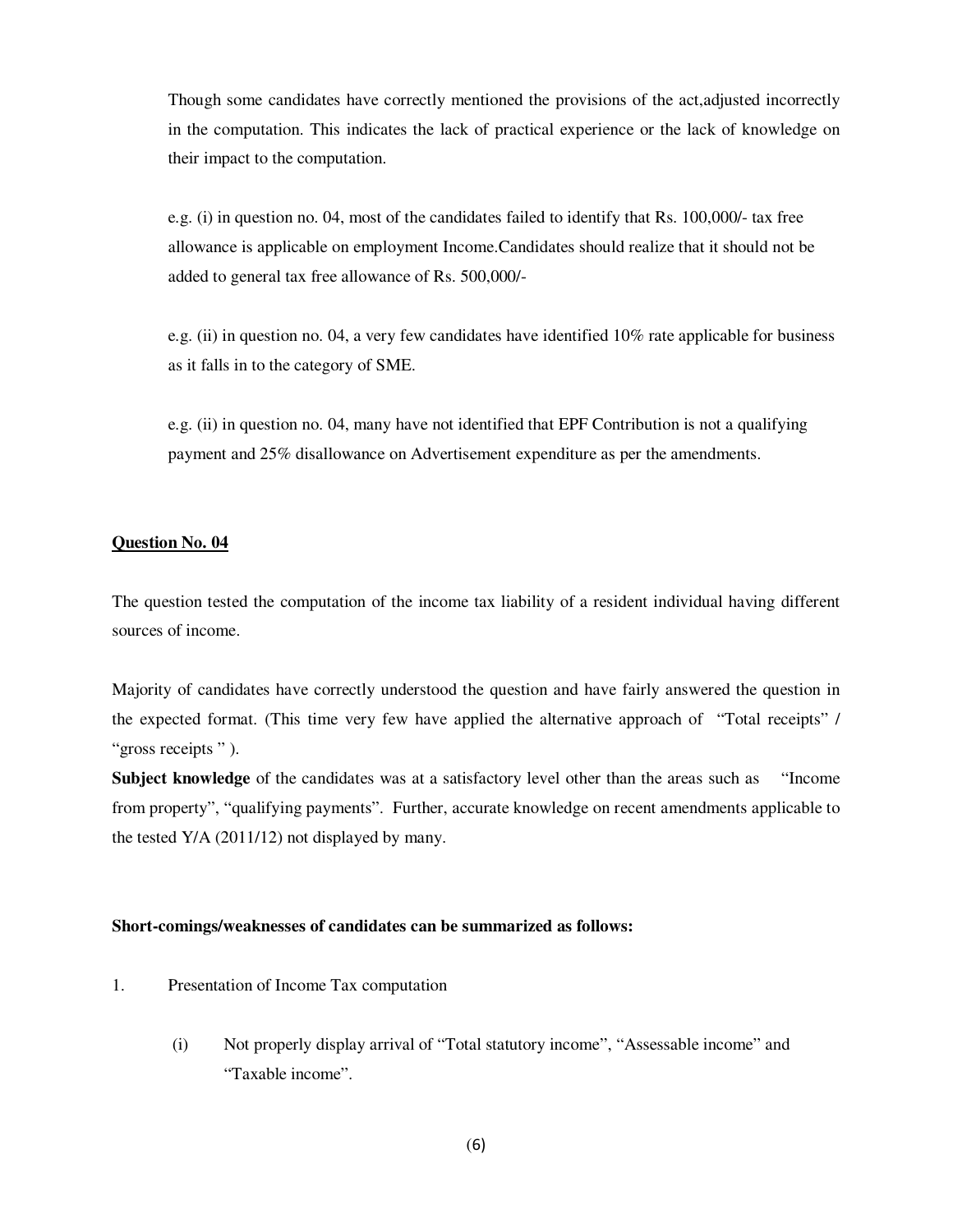(ii) Errors of principle –

Deducting expenses, reliefs and claims at wrong places;

e.g. (a) - CGIR approved loan interest under qualifying payments instead of deducting under statutory deductions (Sec.32)

 e.g. (b) - treating tax-free allowance, housing loan repayment as statutory deductions under section 32.

- e.g. (c) PAYE Payment deducted from Assessable Income and arrived to Taxable income.
- e.g. (d) Some candidates have erroneously added PAYE tax to employment Income.
- (iii) Few candidates erroneously treated statutory restriction under sec. 4 (1) (a) as Rs. 120,000/- whereas actual restriction is Rs. 180,000/- due to the fact that the total employment income exceeds Rs. 1.8 million.
- 2. Income from Property

 NAV was computed incorrectly by many. Majority have not recognized the occupiers income, with regard to the property occupied rent free or at a lesser rent. With regard to partly rented property many have not computed NAV on a proportionate basis (i.e.  $2/3$  of NAV = Rs. 200,000/-)

In addition please refer General Comments. e.g. (i)  $\&$  e.g. (ii)

3. Interest Income.

When the sum includes income which are "exempted" or "income not form part of Assessable income" many have either excluded/omitted such from the computation without giving proper reasoning for such. (E.g.: RFC/ NRFC interest income and interest earned abroad and remitted to Sri Lanka)

 A good number of candidates have mentioned that the above are exempt since WHT has been deducted. Candidates should realize that exempt and final taxes are different concepts.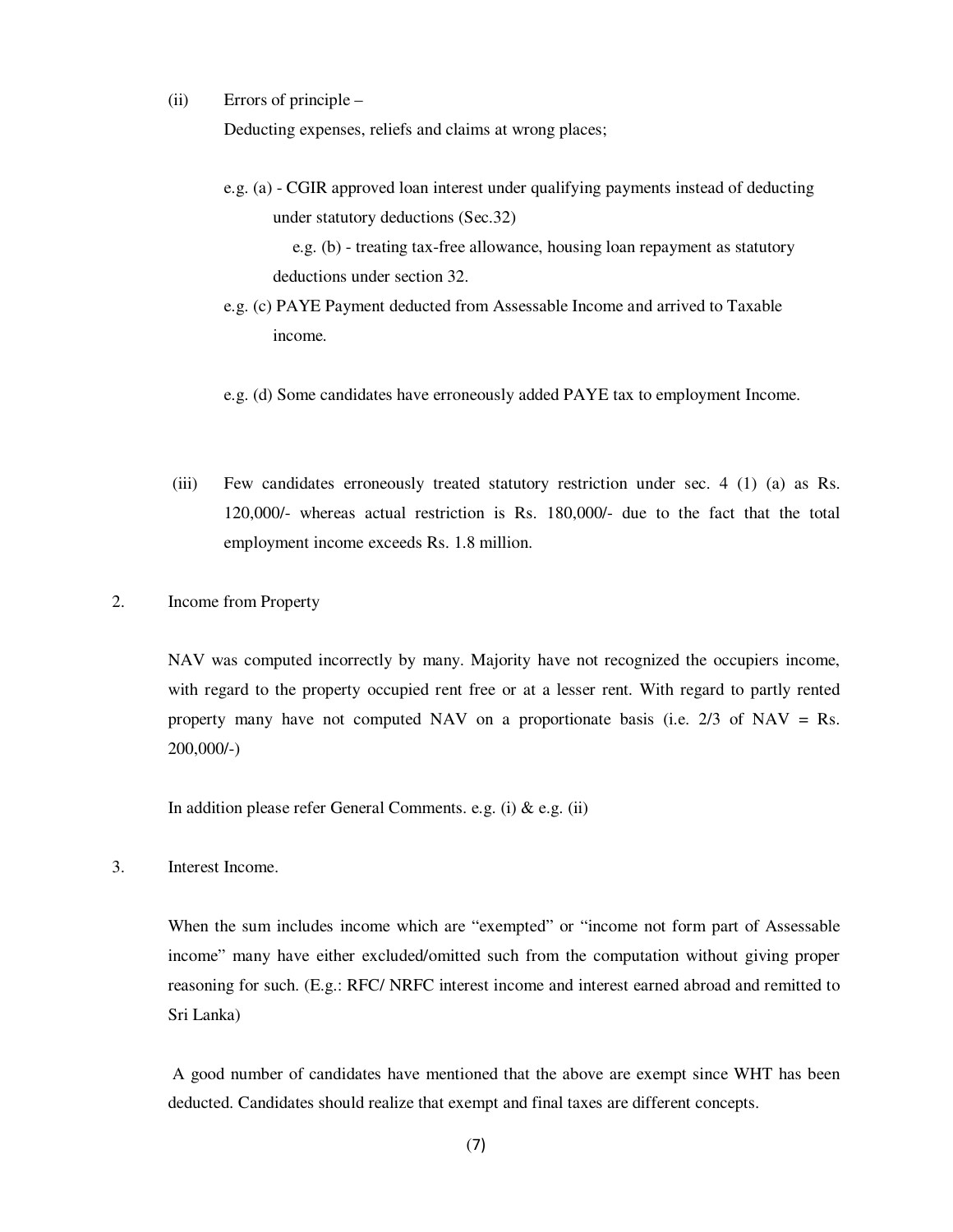4. Qualifying payments/ Sec; 32 deductions

Majority have not known the correct treatment on "Royalty". Qualifying payments such as EPF 8%, loan repayment not allowed since 1.4. 2011 was not mentioned with reasons rather may have merely not taken such in the computation.

5. Computation of income tax payable

(i) A few candidates have applied old slabs and tax rates.

(ii) A few candidates have correctly applied the maximum tax rate of 10% applicable to Business Income under concession available for SME sector.

6. Tax credit

A good number of candidates failed to claim self-assessment payments as tax credits.

- 7. Knowledge of recent Amendments applicable to Y/A 2011/12
	- (i) Most of the candidates failed to correctly identify the tax exemption of Rs. 100,000/- on employment income.Candidates should realize that it should not be added to general tax free allowance of Rs. 500,000/-
	- (ii) A very few candidates have identified 10% rate applicable for business as it falls in to the category of SME.
	- (iii) Many have not identified that EPF Contribution is not a qualifying payment and 25% disallowance on Advertisement expenditure as per the amendments.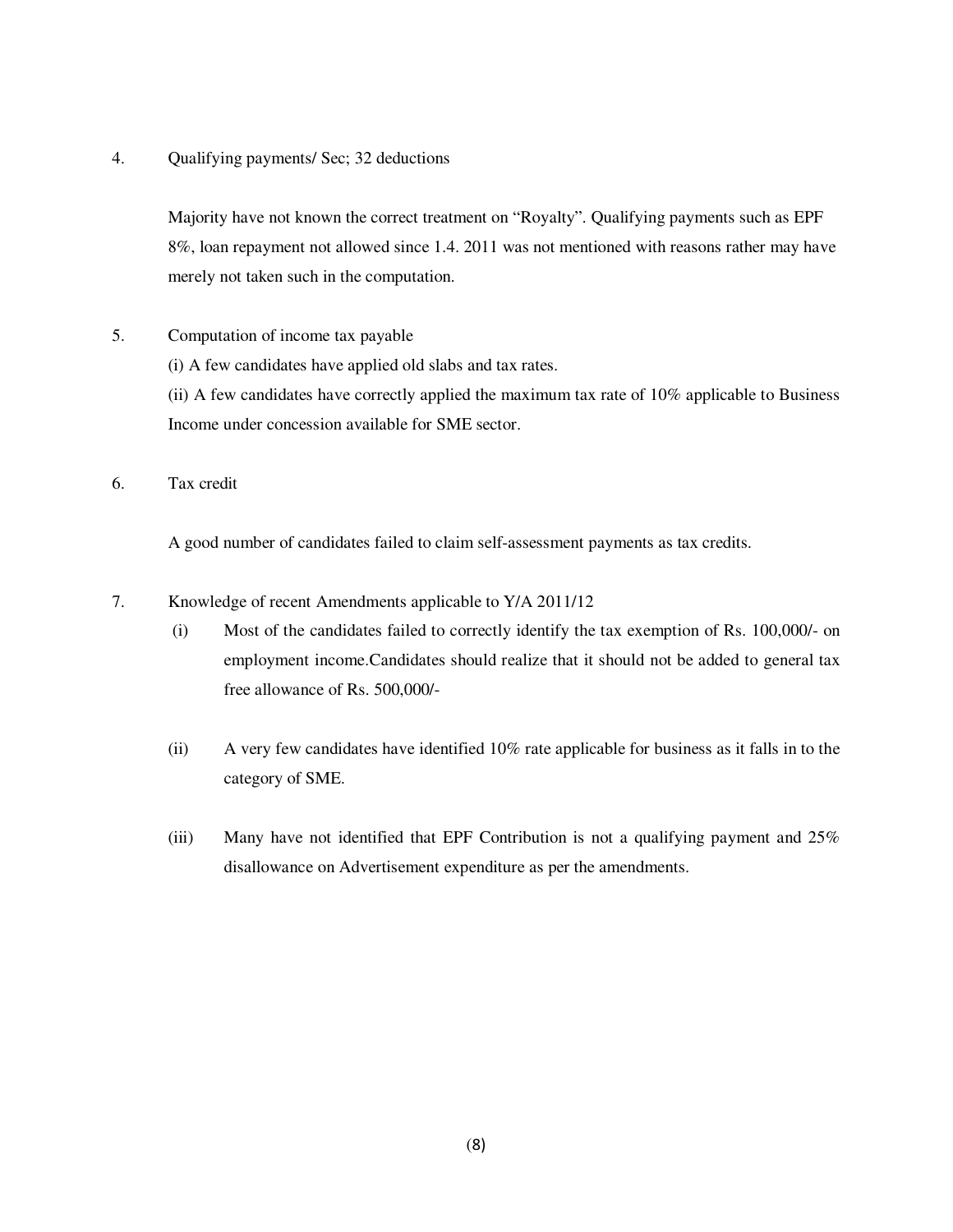The question tested the knowledge of computing Divisible Profit of a partnership business and distribution thereof among the partners.

The standard of the question was very much similar to previous exam and candidates have understood the question very well. Candidates have displayed their knowledge for adjustments in respect of Partners salary, bad debts Provisions, disallowed expenses etc.

The under mentioned shortcomings/weaknesses are noteworthy.

- (a) Use of wrong terminology a good number of candidates described "Divisible Profit" as "Taxable profit". Candidates should realize that as per the Act "Divisible Profit" equals to "Adjusted Profit" only.
- (b) A good number of candidates have not identified the applicable Capital allowance rate for the building purchased from another partnership business. However it is noted that many of them know the rate applicable to qualified building under the new amendment.
- (c) Expenses on Training- a good number of candidates failed to identify the tax implication on the adjustment.

### **Question No. 06**

This question tested aggregation of an income of a child according to the provisions of Inland Revenue Act.

Most of the candidates have understood the question. However, many have followed mechanical type of answers.

Improper reading of the question-The 99% answers consisted of definition of a child which is not tested in the question.

A good number of candidates submitted satisfactory answers for both parts.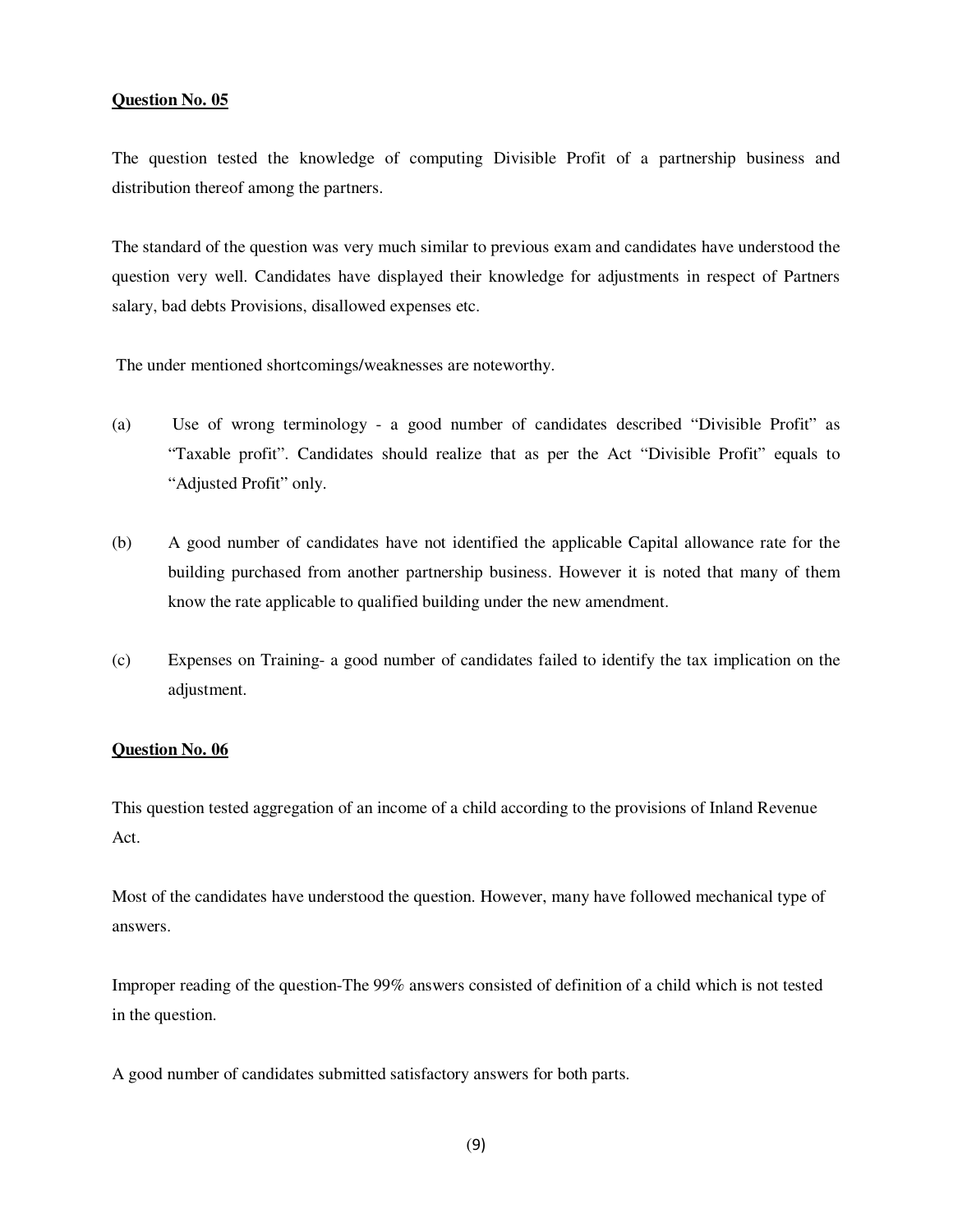Part (a) of the question tested meaning of Goods for the purpose of VAT.

Part (b) of the question tested about the cancellation of VAT registration.

Only a very few candidates attempted the question. Those who have answered were extremely poor.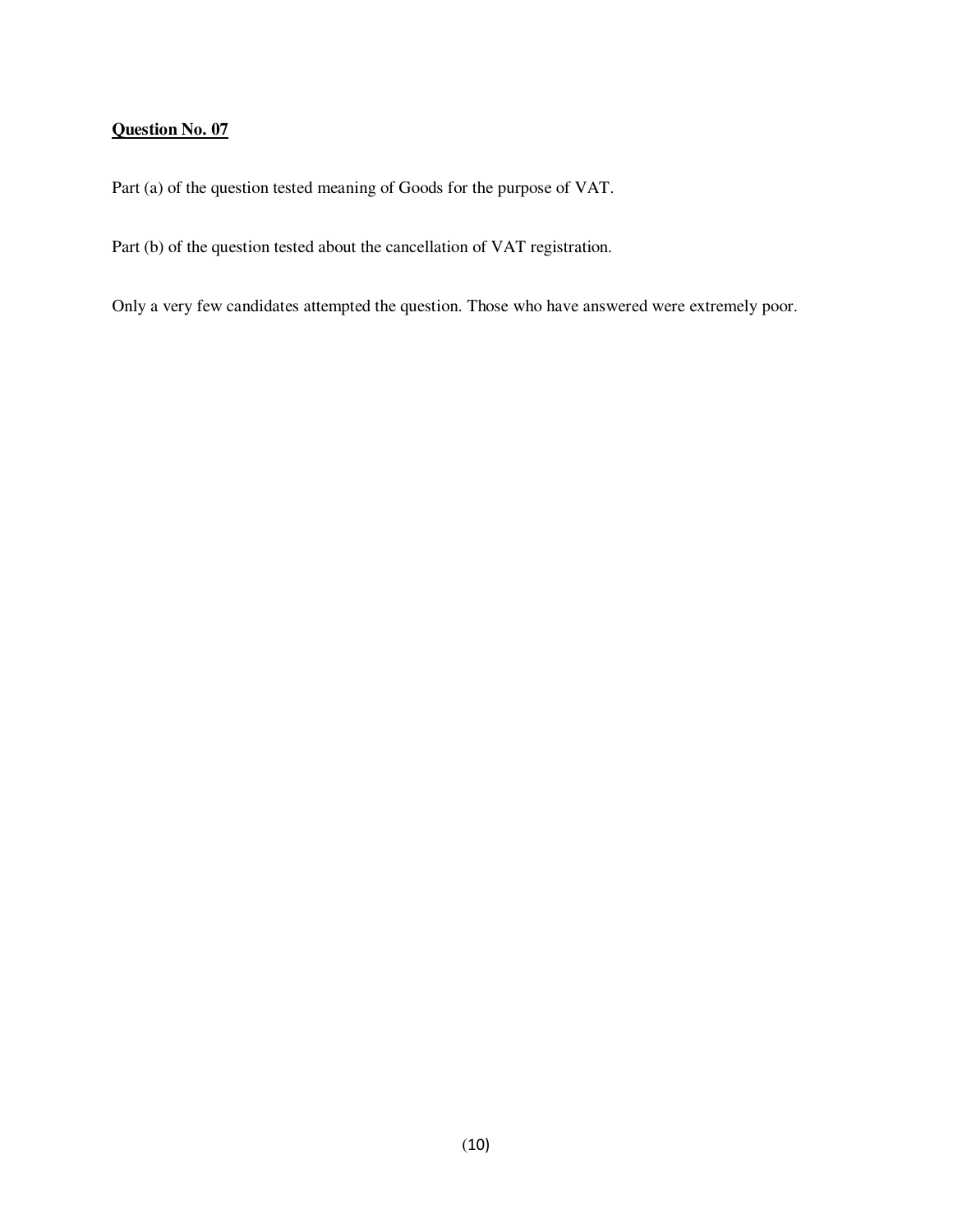## **Fundamentals of Management Accounting and Business Finance**

### **Question No. 01**

- **Part A** Require candidates to project sales based on seasonal sales pattern and quarterly growth rate. To do this candidates first need to calculate the de-seasonalised sale quantities. It is evident that many are unaware of the de-seasonalised methodology, which should have been learnt by them at the CAB I level (Mathematics & Statistics). Many had erred in their calculation of the quarterly growth rate for 12 quarters (use of incorrect formula). Only few could correctly forecast the 2012/13 quarterly sales quantities by taking into account the quarterly growth rate as well as the seasonal adjustment.
- **Part B** Many had calculated supplier X EOQ and ordering/holding costs correctly using the simple EOQ formula. However, many could not correctly apply the gradual replenishment formula for EOQ/ordering & holding cost for supplier Y.

#### **Question No. 02**

Candidates are required to calculate the fixed and variable overhead cost per unit, draw up profit statements using absorption and marginal costing methods and reconcile the difference in net profits. To work out the above, candidates need to compute the relevant items from the given information. Many failed to do this as the information was not directly available. Only a very few got over absorption of fixed overhead and the profit reconciliation correct.

#### **Question No. 03**

Candidates were tested on basic aspects of corporate finance. Part A was generally satisfactorily answered, however some could not distinguish between short term and long term financing. Some had mentioned sale of fixed assets, use of existing reserves and retained earnings in the balance sheet which cannot be generally considered as sources of finance in the given context.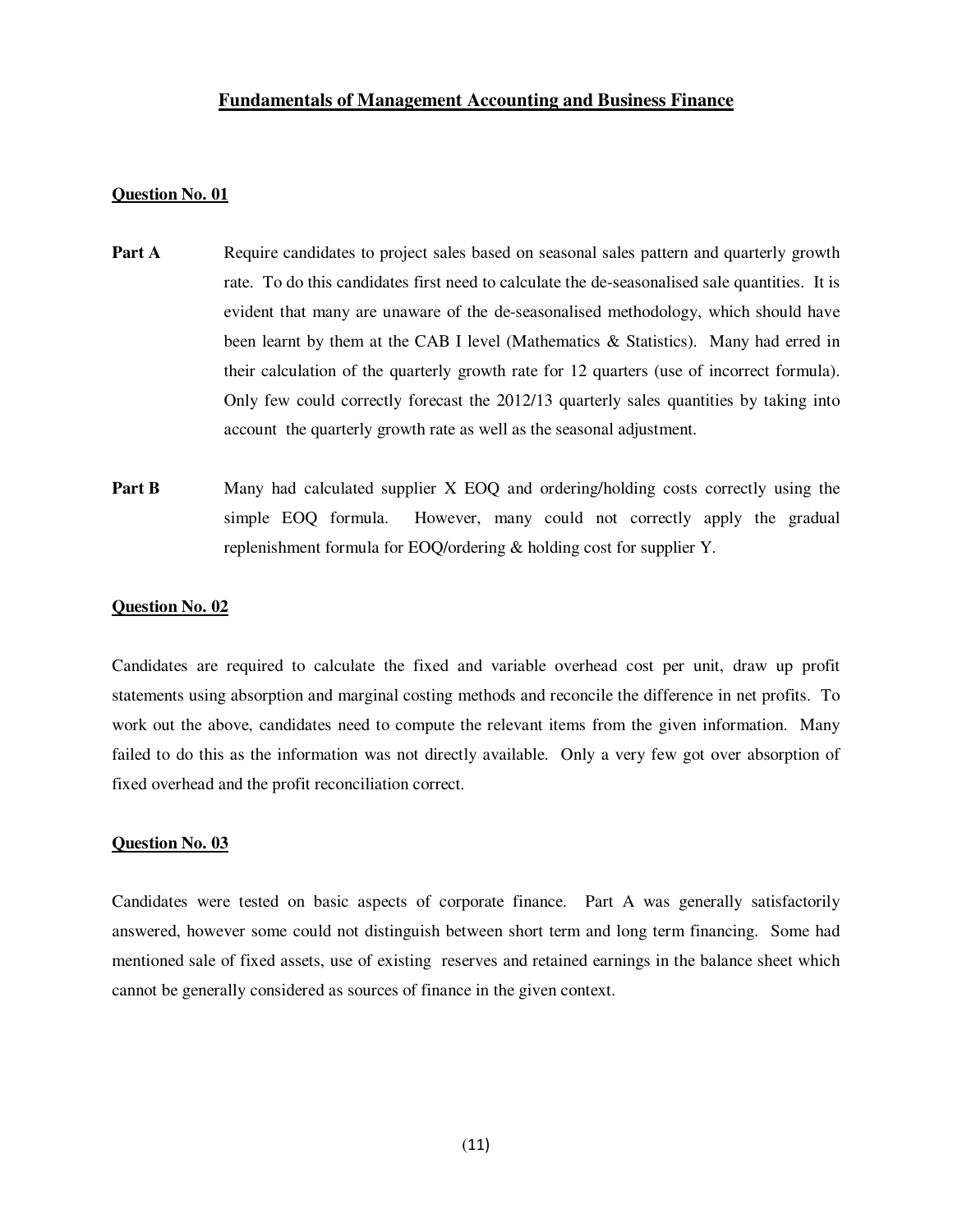Part B required candidates to calculate the yield to maturity of semi-annual coupon payment 10 years bonds.

Many had failed to consider this as a 20 period payment in their calculation with appropriate adjustment to the discounting rate.

### **Question No. 04**

Candidates were required to compute various costs and quantity items from a given set of information which included a set of variances for the period. It is evident that many candidates are unfamiliar with this type of question (i.e. backward calculations) which is different from a straight forward calculation of variances. Common mistakes made by the candidates were;

- (i) Figures given in thousands taken as absolute figure.
- (ii) Cost per km taken as cost per hour/cost per litre.
- (iii) The answer 21,000 arrived using fuel price variance formula is given as the answer for actual km travelled instead of the correct answer of 21,000 litres of fuel consumed.
- (iv) Ignoring fixed overhead in calculating profit margin.
- (v) Favourable and adverse variances incorrectly treated as (-) and (+) respectively in formula.
- (vi) Use of budgeted Km as the actual number of transport Km.

### **Question No. 05**

This is an application of the calculus topic 'Marginal Analysis' candidates have learnt at CAB I level mathematics. A sufficiently knowledgeable CAB I level candidates could have easily worked out this question. However, performance is generally poor. Candidates and lecturers should appreciate that a thorough grounding of CAB I level Mathematics & Statistics is essential for the candidates to be successful at the CAB II level FMA&BF, Strategic Level SMA and SFM papers.

Common mistakes made by the candidates were:

- (i) Attempting the question without reading and properly understanding it.
- (ii) Poor basic mathematical skills inability to set up simple equations from given relationships, incorrect treatment of pluses and minuses. Inability to differentiate simple functions like  $q^2$ .
- (iii) Submission of irrelevant answers like profitability statements, breakeven analysis, various types of graphs.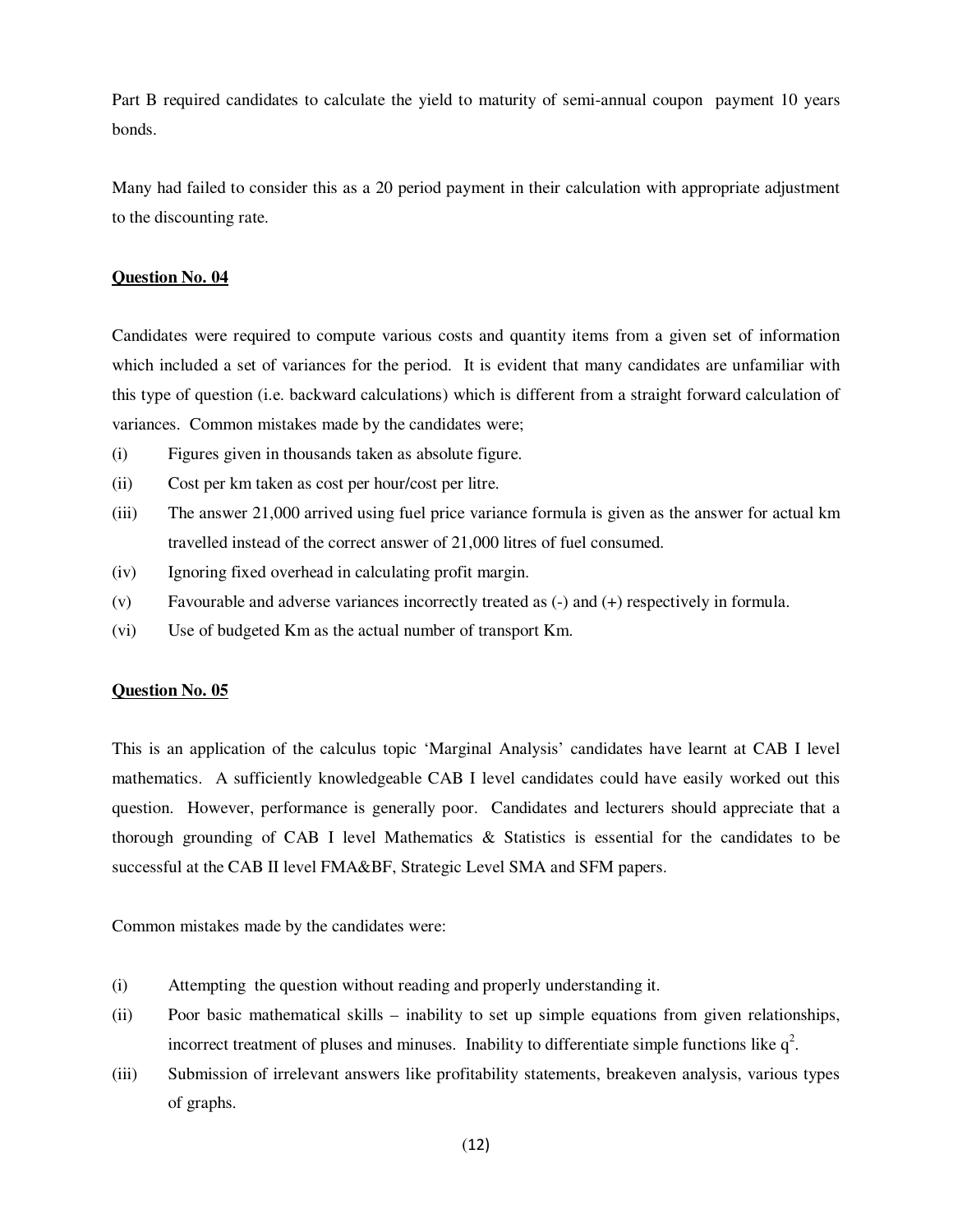Poorly answered costing question which also tests the candidates` analytical ability. It is evident that many candidates had attempted the question without properly reading and understanding it.

Common mistakes made were;

- (i) Incorrect conversion of metric tons to Kg.
- (ii) Incorrect computation of cost of Glass /plastic eyes after adjustment for wastage. Many had simply added the wastage percentage.
- (iii) Incorrect calculation of filling material. Here again many could not compute the cost of fabric waste after allowing for the loss on processing. Many had failed to adjust for the new filling material cost taking into the mix proportion 80% and 20%.

Only a few candidates had attempted the points (c) and (d).

## **Question No. 07**

Part (a) fairly answered by majority of the candidates who had attempted the question.

Common mistakes made were;

- (i) Incorrect conversion of metric tons to Kg.
- (ii) Byproduct cost not deducted from total joint cost.
- (iii) Appointment of joint cost done between main products as well as the byproduct.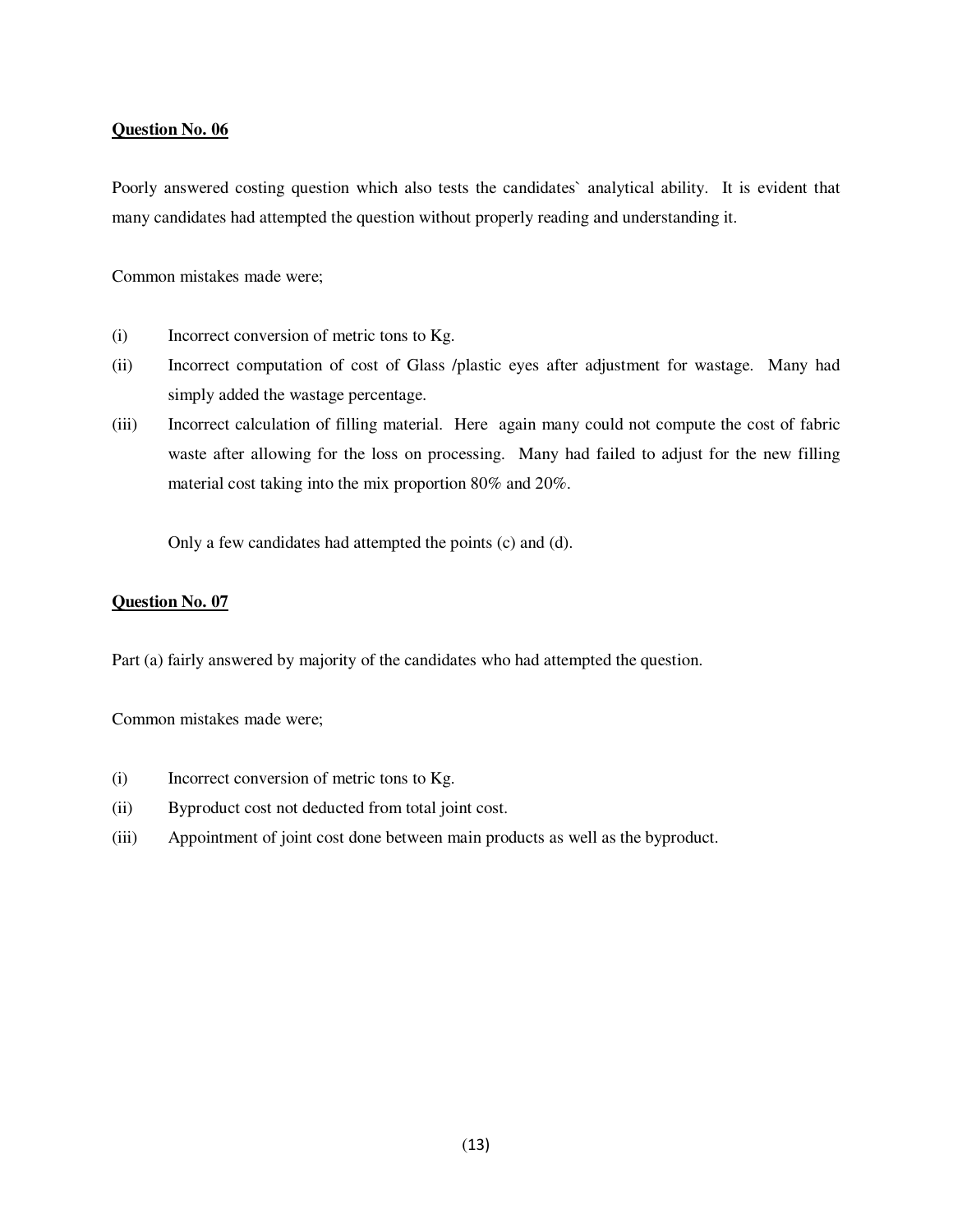# **Audit and Assurance**

## **Question No. 01**

The question has tested the candidates' knowledge and understanding of the following fundamentals of the assurance services.

- Parties involved and attitude of professional scepticism of practitioner.
- Expectation gap and ways of narrowing down it.
- Types of non-assurance services.
- Internal controls regarding petty cash.
- Verification of trade debtors and selecting a sample for calling for confirmations.

Almost all the candidates have attempted this question and overall performance was fairly satisfactory. Very high percentage of candidates have scored well over 50% or more of marks allotted.

However some answers to part (b) and part (c) (iii) not up to expectation. Most of them could not explain what is "professional scepticism". Some candidates do not appear to have understood the question and written various irrelevant answers.

Some answers had the following deficiencies.

- Part (a) some candidates confined their answers to statutory audit rather than assurance in general.
- Part (c) (ii) some candidates explained possible reasons for increase in trade receivable instead of audit procedure.
- Some others mentioned about the ownership, value, existence assertions about the receivable balance but failed to state substantive audit procedures for verifying these assertions.

Part  $\epsilon$  (iii): A good number of candidates discussed different techniques for selecting individual items in sample.

The question is very straightforward and candidates need not think deeply to answer. Also answers to questions directly available in the study text.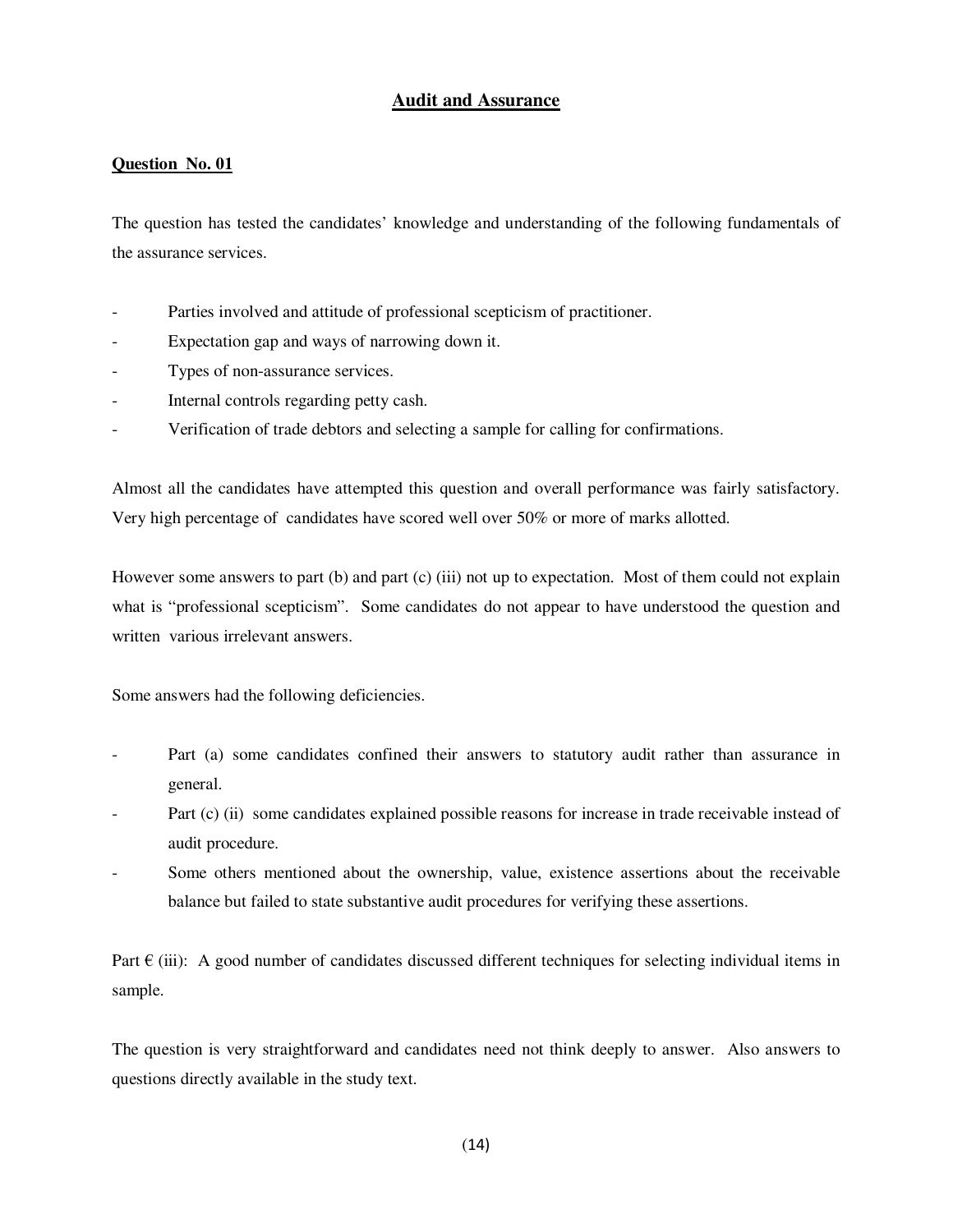Almost all the candidates have attempted this question and majority of them say about 65% obtained over 50% or more marks out of 25 marks allotted for the question. It was found to be relatively easy for them.

The quality of the answers to part (b) and (d) were good and most of them scored were in these parts. However, many of the candidates could not answer satisfactorily for part (a) on two types of information the auditor should consider in deciding whether to continue on existing engagement due to lack of knowledge on the relevant SLAuS. Some candidates did not understand the question and said if the auditor has gathered enough information he could leave the audit and need not continued whilst some others said if the auditor's present work does not gives much adverse information on the financial statements then the auditor need not continue the audit.

In the case of part (c) most candidates failed to mention more than two areas, although question requires four areas to be listed thus could not earn full marks.

Part (d): Some candidates failed to identify the risk concerned and repeated what is given in question. Some others gave full description on components of audit risk which is not required.

Some others have explained the some point over and over again, sometimes in different ways.

Part (e) (i) A good number of candidates mentioned limitations of internal controls rather than limitations in audit. They earned only one mark.

Some candidates displayed their lack of knowledge on the following areas:

- Steps that can be taken in by the auditor when management refuse to sign a new engagement letter.
- Understanding the entity and its environment before planning.
- Who is responsible to ensure that entity is in compliance with provisions of laws and regulations. It was apparent from the way they have answered that high proportion of candidates have not adequately prepared for the examination as the answers relating all these questions except (d) (ii) are available in the study text.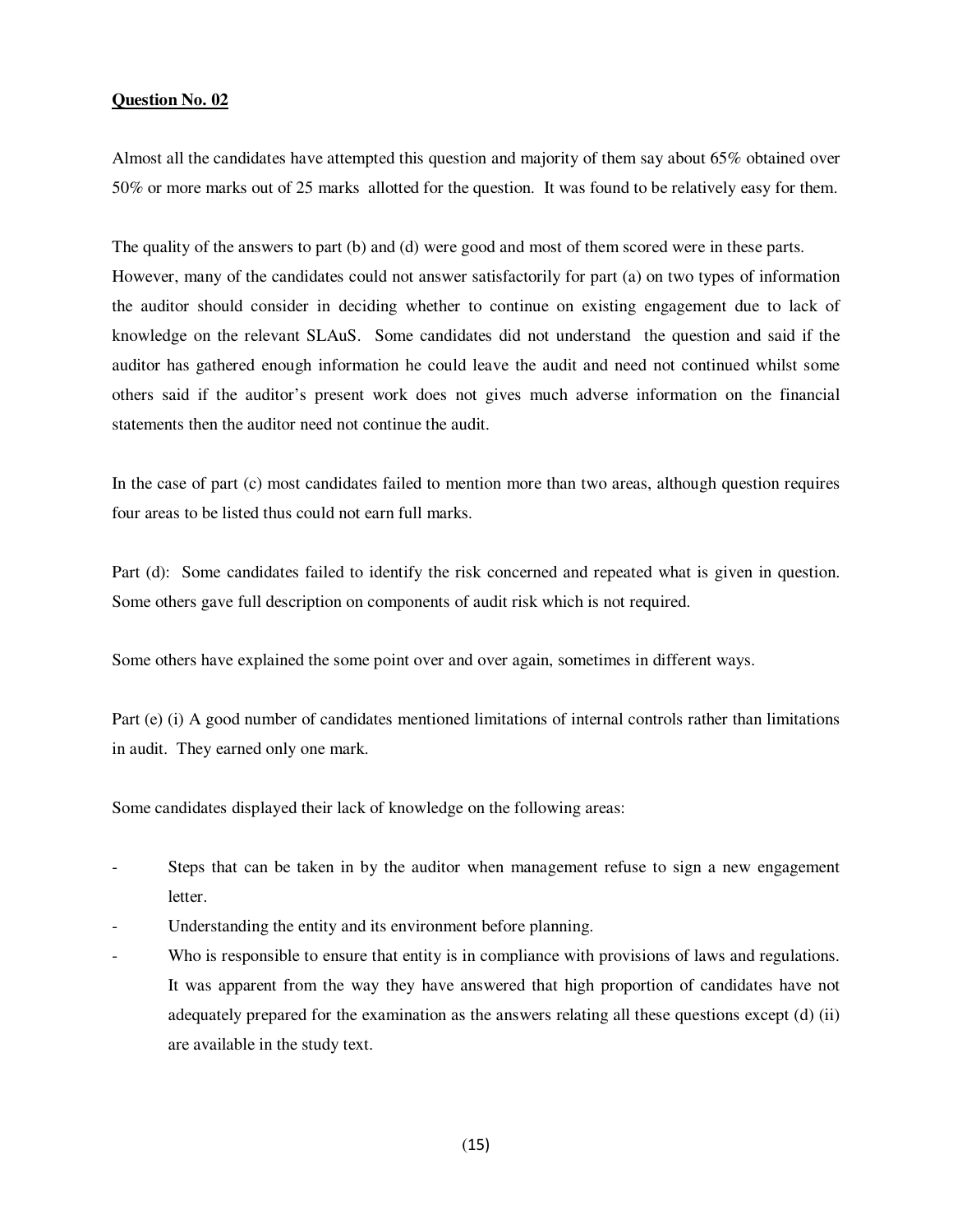The question is designed to test the candidates knowledge on ethical principles discussed in the Code of Conduct and Ethics of the CASri Lanka with special reference to independence and duty of confidentiality of professional accountants. Most of the candidates attempted this question and majority of them performed well on this question.

Although average candidates prepared for examination could obtain full marks without much writing as the answers are readily available in the study text a large number of candidates failed to give a complete answers. For example for part (a) (i) and (ii) some candidates though identified the situation as a threat to independence they could not state the form of threat. Also many candidates who identified the issue as at threat to independence in form of familiarity self-review but they failed to explain how these threats could occur.

Some candidates did not identify the form of threat but went on to lengthy discussion about independence and how it is impaired whilst some others mentioned about the provisions of the Companies Act with regard to disqualification for appointment as auditors.

Part (b) being a straightforward question most of candidates were able to earn full marks.

Part (c) answers are fairly satisfactory. Majority obtained full marks. However, some candidates incorrectly suggested to dispose a portion of it so that the remaining interest will no longer material which applied only to indirect financial interest. The question specifically dealt with direct financial interest.

#### **Question No. 04**

Almost all the candidates have attempted this question and 90% of them have obtained 8 marks or more for this question.

Following are some of the common mistakes observed;

Part (a) some candidates instead of the factors the auditor should consider in forming audit conclusion the majority of candidates have written about factors affecting the auditor's judgment about sufficiency and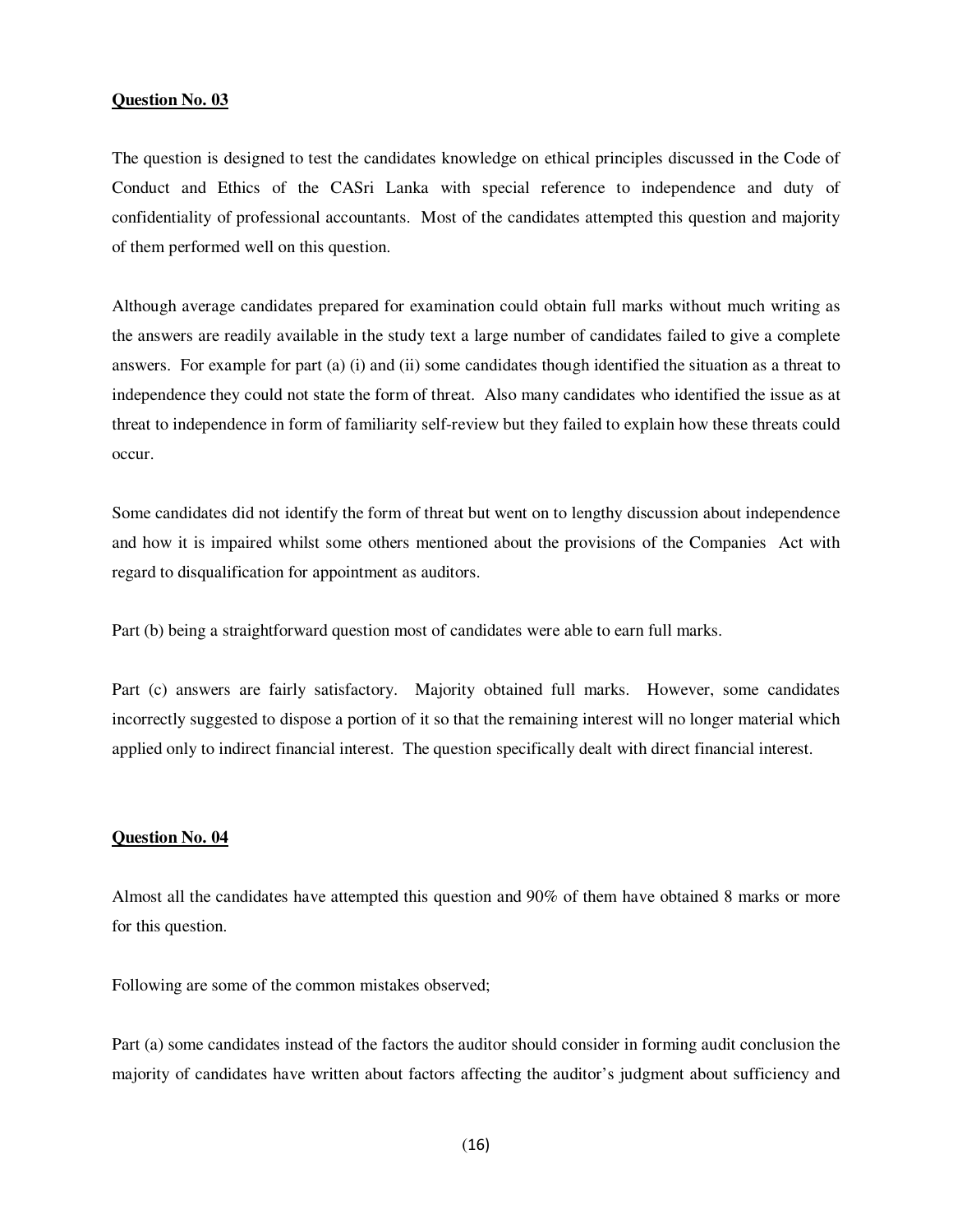appropriations of audit evidence such as understanding the entity and its environment including internal controls persuasiveness of audit evidence, experience gained during the previous audit etc.

Quality of the answers produced by the majority were very poor and not relevant to the question set. Some candidates given irrelevant answers such as ability to continue as going concern audit risk, liquidity, etc.

Part (b) some candidates had not understood this part of the question properly and produced irrelevant answers such as following;

- Management is responsible for preparation and fair presentation of financial statements.
- Auditor's responsibility is to audit the financial statements in order to express on opinion.
- Statement that audit was planned and performed to obtain reasonable assurance whether financial statements are free of material misstatements. These are not in methodology paragraph but is different paragraph to the audit report.
- Some candidates instead of content of the introductory paragraph wrote about the content of the elements of an auditor's report.

Part (c) high proportion of candidates seem to be familiar with the different types of modifications and degrees of modified circumstances to which such modifications are made. They earned full marks allotted.

A quite a number of candidates however instead of the limitations in scope of audit work which wasn't a modification and the form of qualification or disclaimer write about the disagreement with the management and suggested to modify the opinion by way of qualification or an adverse opinion. They incorrectly thought management's not agreeing with an audit procedure amounts to a disagreement. This displayed their lack of knowledge of the modification to the auditor's report SLAuS 700.

Part (d) most of the answers are not up to expectation. Most candidates failed to explain what is an "emphasis of matter paragraph". Some candidates who explained how an auditor highlight a matter without affecting the opinion (emphasis of matter) could not give two instances in which an auditor may give such an opinion.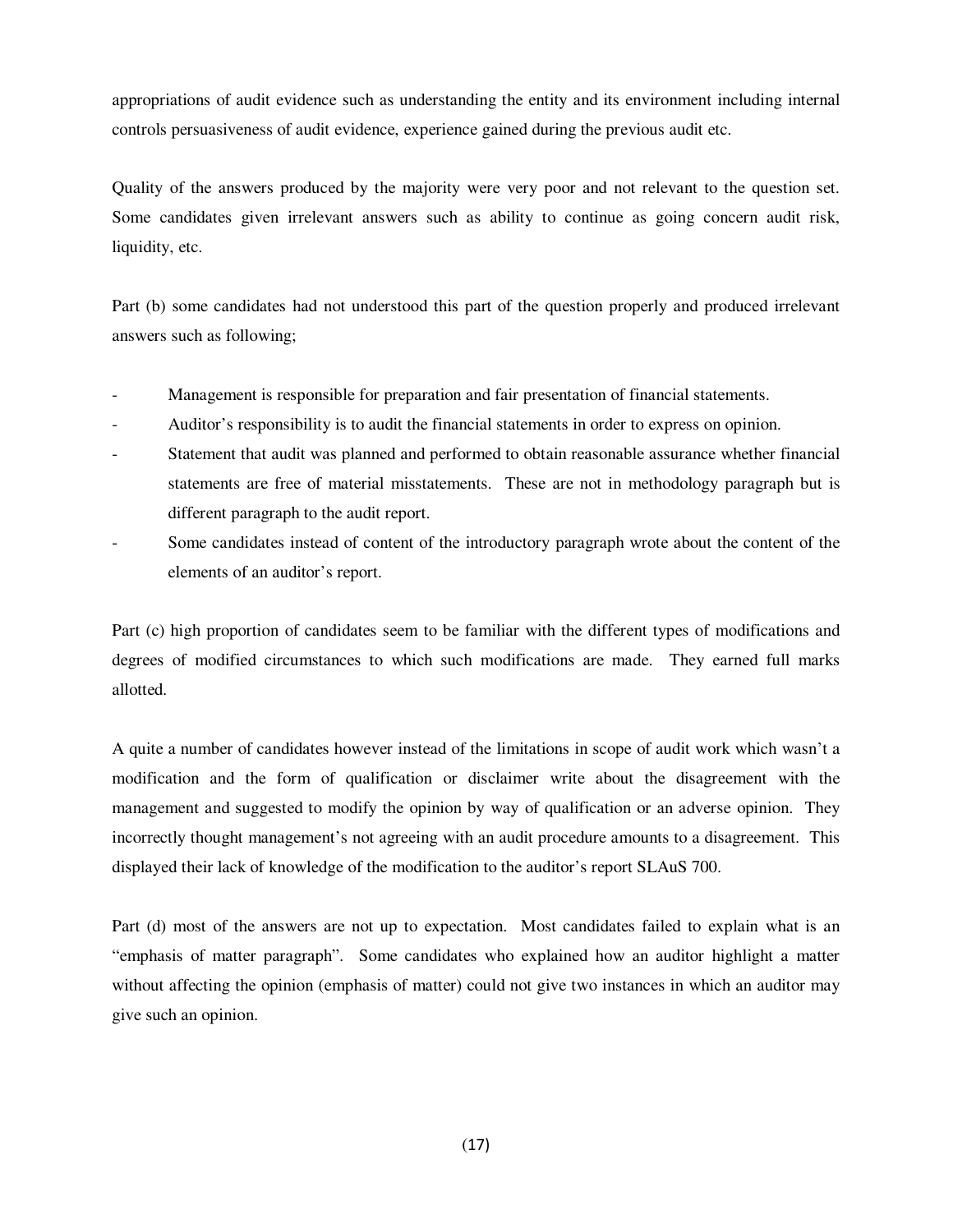Some candidates given totally irrelevant answers such as disagreement over selection and application of accounting policies, limitation of scope by management, non-availability of necessary information for audit perhaps due to misunderstanding the question set.

#### **Question No. 05**

About 80% of the candidates have attempted this question perhaps due to the availability of choice of questions.

Part (a) and (d) of the question have been properly understood and well answered by many. Large number of candidates have misunderstood part (b) and (c) and the quality of the answers is very poor.

For part (c) although the question requires auditors responsibility in planning relating the fraud and errors the answers were on auditor's responsibility relating to fraud and errors in general.

Part (e) also misunderstood by many and most of the answers were linked to part (d) of the question as a result answers were not relevant to the question. Most candidates had no clear idea about audit procedure to be performed as identifying the risks of material misstatements due to frauds and displayed their lack of knowledge on SLAuS 240 dealing with the auditors' responsibility to consider fraud in an audit of financial statements.

#### **Question No. 06**

About 50% of the candidates have attempted this question mainly due to the question being optional. Almost all the candidates have understood the question well except part (d). As regards part (d) majority of them have not properly understood what is tested and mentioned about the constraints of the auditing process to a computerized accounting system.

Most candidates displayed a fair knowledge but the subject matter specially the internal control both manual and computerized system environment. On an average about 50% of the candidates have scored over 10 marks.

For part (b) considerable number of candidates have stated not depositing cheques daily as a deficiency in the internal control although question itself says that cheques are deposited as and when received.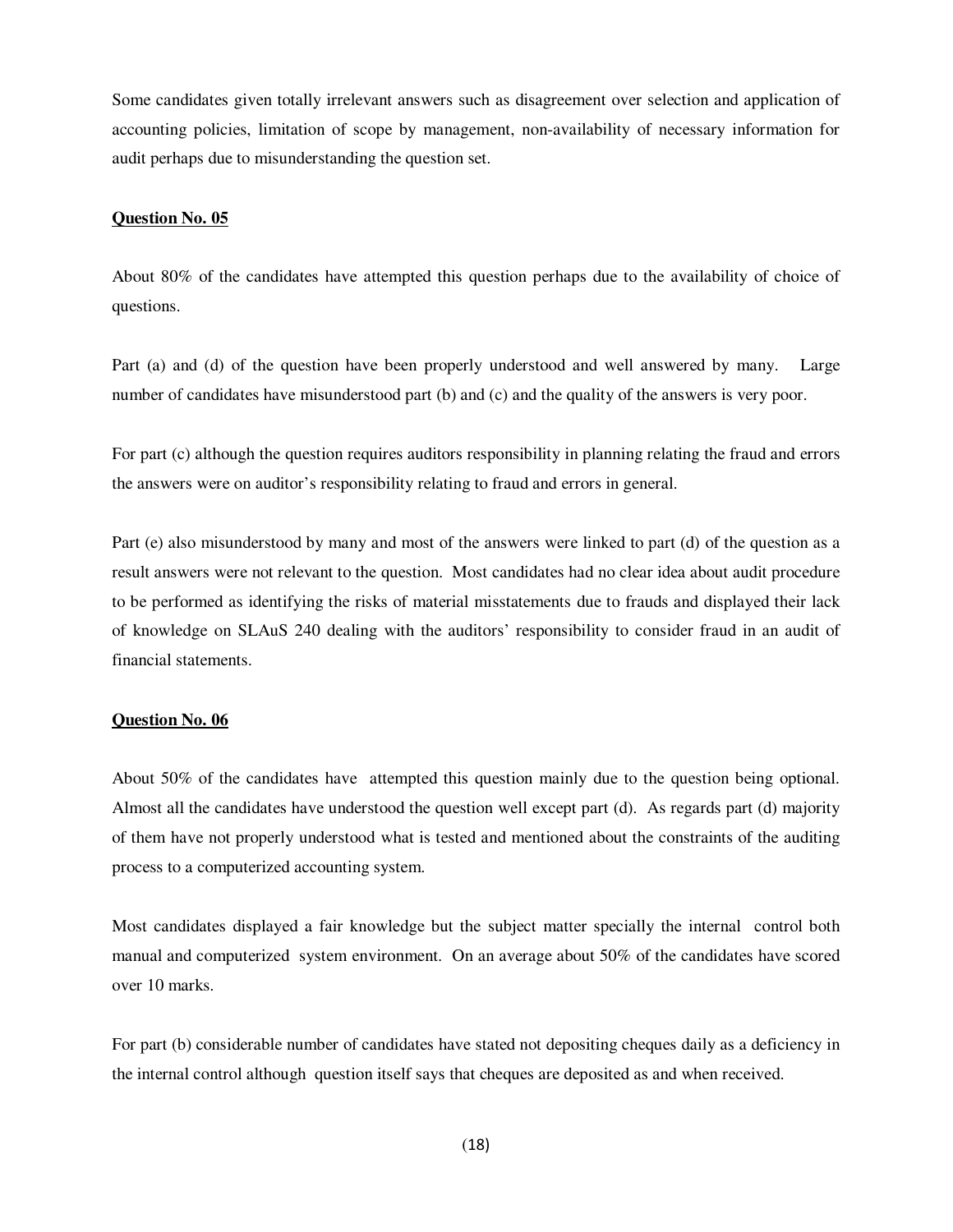Some candidates could not identify the deficiencies in the given scenario and simply repeated the contents of the question. Thus the lack of segregation of duties in the auditor had not been identified as a deficiencies. Some candidates have doubt on credit sales and receiving money from debtors without any regard to cash sales. Whilst some other discussed credit purchases instead of sales.

Parts (c) and (d). Some candidates do not have sufficient knowledge on auditing nor a computerized system environment as a result they could not earn good marks.

## **Question No. 07**

Question has dealt with the following areas.

- (a) Audit procedures to resolve when the result of the experts work are not in consistence with other audit evidence – SLAuS 620.
- (b) Criteria for evaluation of internal audit function before placing reliance on work done by internal auditor – SLAuS 610.
- (c) Circumstances in which a solvency test is carried out.
- (d) Agreed upon procedure engagement. Majority of the candidates have understood what is expected by them with regard to part (a) and (b). However, part (c) is poorly answered. May be due to the fact that they did not understand the question or due to the lack of knowledge on the provision and Companies Act. For part (d) it is clear that question is well understood but failed to give features of agreed upon procedures engaged under the sub headings as required.

Overall performance with regard to quality is good in respect of part (b) while answers to part (a) and (d) were average. Answers to part (c) was very poor. Most answers are irrelevant. Some have discussed going concern issue instead of solvency test. For part (d) assurance and nonassurance principles were mixed up in building the answers. A good number of candidates incorrectly stated agreed upon procedure engagement gives an opinion while some have stated negative assurance.

Most of the candidates tried to elaborate when the examiner wants the answers in point form or by way of a listing.

On average many who attempted this question scored above 50% of the total of 15 marks allotted.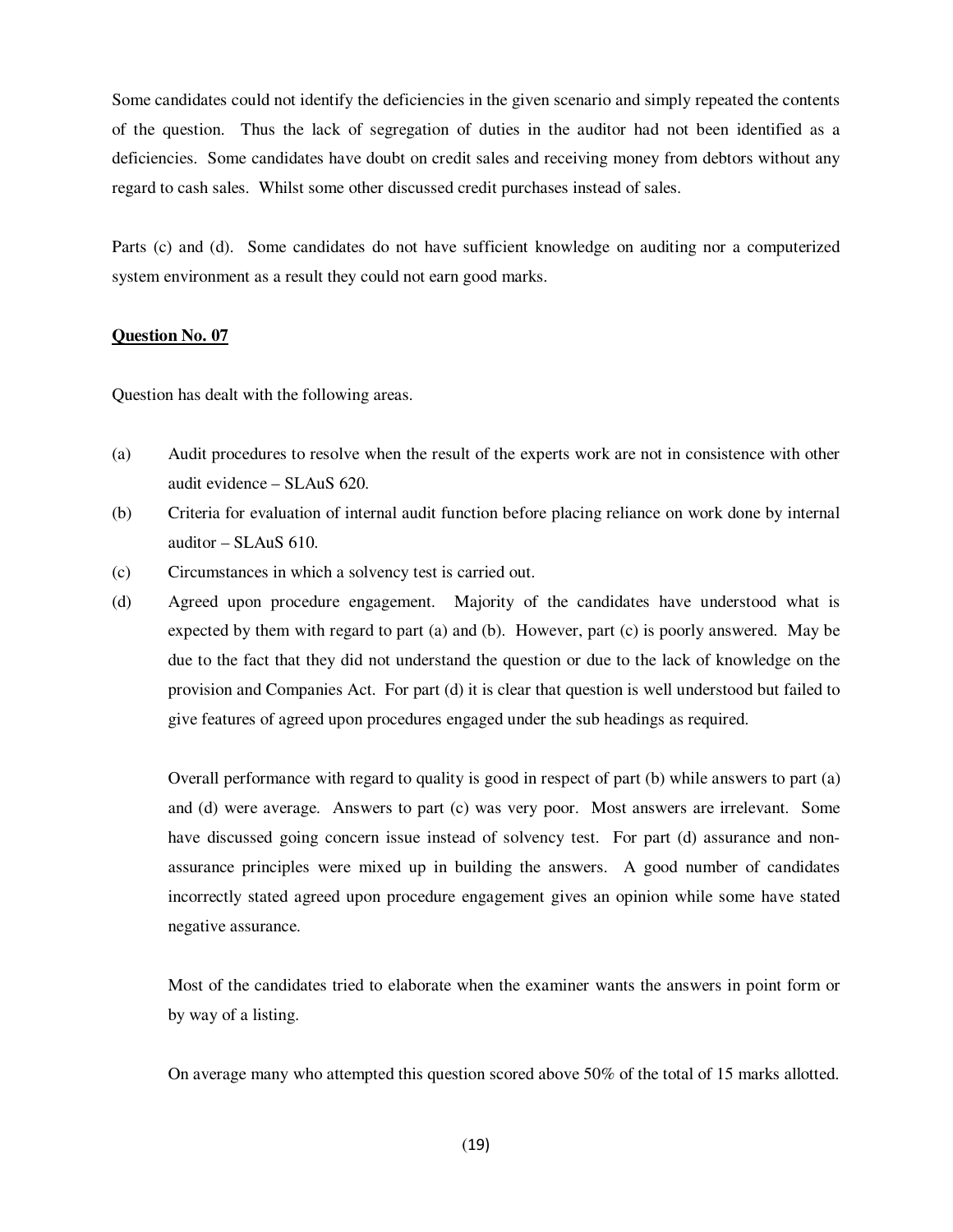However it was observed that subject knowledge of the candidates was very poor and obtained very low marks.

In general most candidates do not familiar with solvency tests and answers given is irrelevant. Some candidates explained how solvency is measured by calculation of liquidity ratios etc.

Most of the candidates displayed their lack of knowledge on Auditing standards tested. They just answered based on their general practical knowledge.